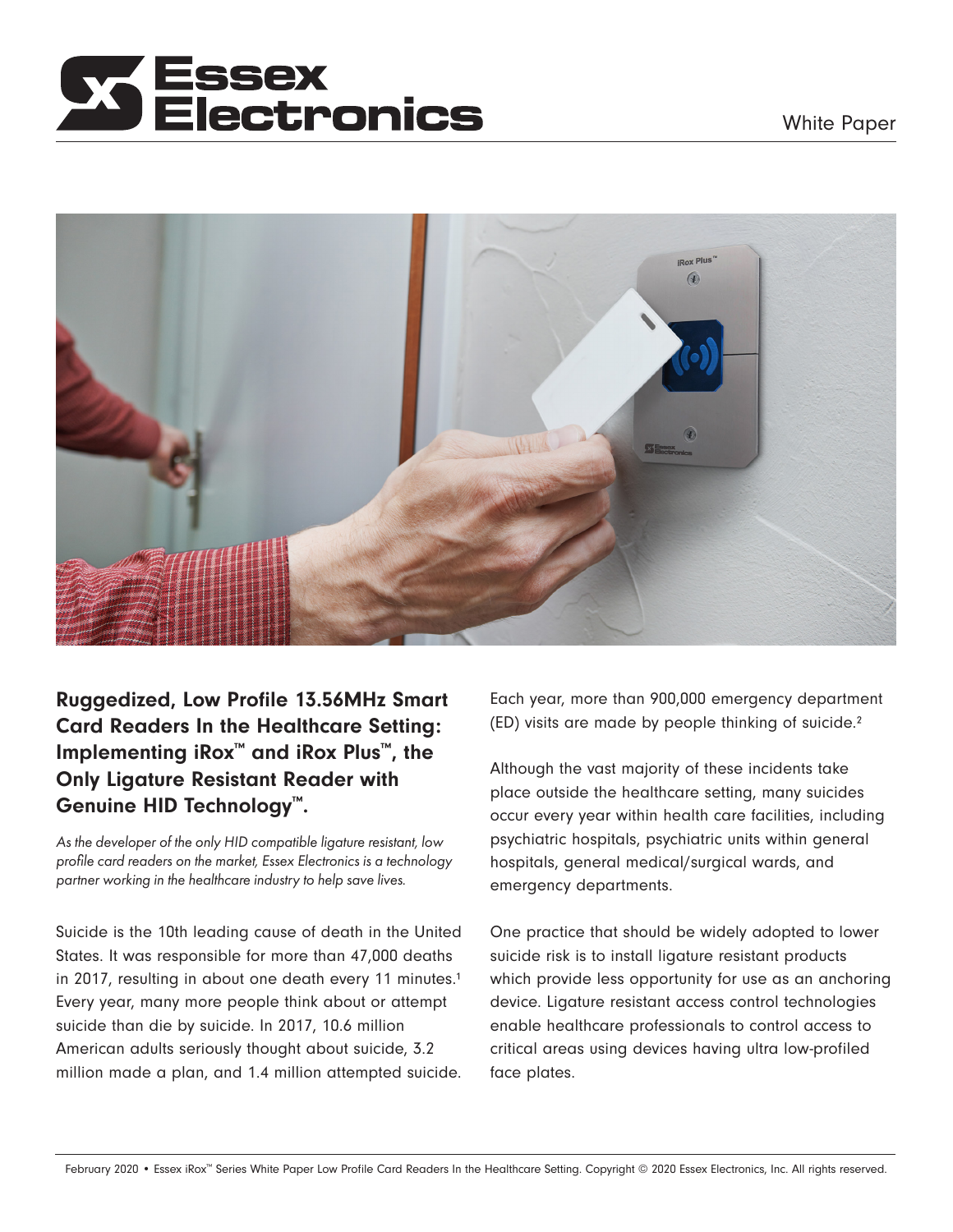# Essex<br>Electronics

### The Challenge

In the healthcare and behavioral health setting, few events are as catastrophic and as preventable as suicide. Recent data published by the National Violent Death Reporting System (NVDRS) reveals that, in 2015, 83 suicides occurred in medical facilities.

According to the Joint Commission, many patients who kill themselves in a general hospital inpatient unit do not have a psychiatric history or a history of suicide attempts.<sup>3</sup>

- ∘ 14.25 percent of reported incidents occurred in the non-behavioral health units of general hospitals
- ∘ 8.02 percent occurred in the emergency department
- ∘ 2.45 percent occurred in other non-psychiatric settings (home care, critical access hospitals, long term care hospitals, and physical rehabilitation hospitals)
- ∘ 25 percent of people who kill themselves while on a psychiatric ward do so by hanging or strangulation.4

Many of those incidents occurred due to strangulation using a ligature such as rope or sheets anchored to a ligature point. A ligature point is anything which could be used to attach a cord, rope or other material for the purpose of hanging or strangulation. Ligature points include shower rails, coat hooks, pipes and radiators, bedsteads, window and door frames, ceiling fittings, handles, hinges, closures and access control readers.

#### Increasing Regulations Guiding Holistic Design

Increasingly, governing bodies are urging healthcare agencies to improve their assessments of the ligature risks to patients and take appropriate steps to mitigate them in order to reduce the likelihood of strangulation.

Regulations through the Department of Health and Human Services such as the hospital Patient's Rights Condition of Participation (CoP) at § 482.13(c)(2) provides all patients with the right to care in a safe setting.<sup>5</sup> This regulation and many others are guiding every detail of facility design.

Consultants specializing in the design of Behavioral Healthcare facilities know that the design of a facility with its fixed and movable components can have a significant positive impact on performance, especially on the health and safety of employees, patients, and families.

Facilities should consider tamper-proof hardware such as light fixtures, door handles, smoke detectors, sprinkler heads, and ceiling/wall air vents, and access control readers that are protrusion-free in the design of healthcare spaces.